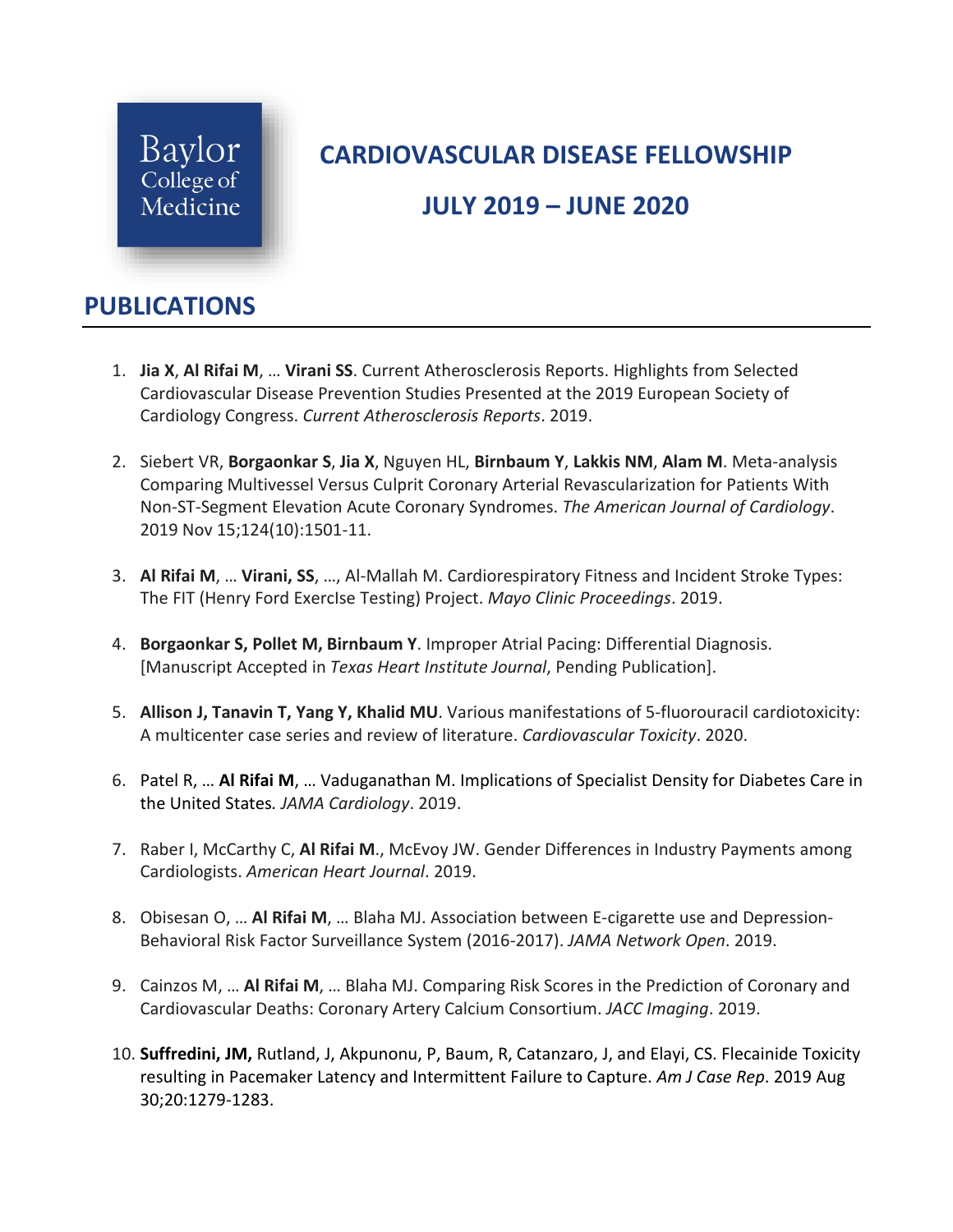- 11. **Mahtta D**, Mojadidi MK, Tandar A, Tobis JM, Meier B. Hypoxemia and PFO. InPatent Foramen Ovale Closure for Stroke, Myocardial Infarction, Peripheral Embolism, Migraine, and Hypoxemia. 2020 Jan 1 (pp. 143-154). *Academic Press*.
- 12. Cordiner D, Al-Ani M, **Jia X,** Marchick M, Allen B, Winchester DE. Estimates of radiation exposure and subsequent risk of malignancy due to cardiac imaging in the emergency department for evaluation of chest pain: a cohort study. *Coron Artery Dis*. 2019 Dec;30(8):626- 628.
- 13. **Jia X**, **Al Rifai M**, Gluckman TJ, Birnbaum Y, **Virani SS**. Highlights from Selected Cardiovascular Disease Prevention Studies Presented at the 2019 European Society of Cardiology Congress. *Curr Atheroscler Rep*. 2019 Nov 19;21(12):46.
- 14. **Jia X,** Sun W, Hoogeveen RC, **Nambi V**, Matsushita K, Folsom AR, Heiss G, Couper DJ, Solomon SD, Boerwinkle E, Shah A, Selvin E, de Lemos JA, **Ballantyne CM**. Response by Jia et al to Letter Regarding Article, "High-Sensitivity Troponin I and Incident Coronary Events, Stroke, Heart Failure Hospitalization, and Mortality in the ARIC Study". *Circulation*. 2019 Nov 12;140(20):e772-e773.
- 15. **Liu J, Birnbaum Y**. ST segment elevation following coronary artery bypass surgery. *[J](https://www.ncbi.nlm.nih.gov/pubmed/31629995) [Electrocardiol](https://www.ncbi.nlm.nih.gov/pubmed/31629995)*. 2019 Nov - Dec;57:128-131.
- 16. **Liu J,** Saeed A, Hussain A, **Virani SS.** The Way to a Woman's Heart: How to Assess, Personalize and Reclassify ASCVD Risk in Female Patients. *Tex Heart Inst J*. 2019. DOI 10.14503/THIJ-19- 7074.
- 17. Nguyen HL, **Liu J, Del Castillo M**, Shah T. Role of Coronary Calcium Score to Identify Candidates for ASCVD Prevention. *Curr Atheroscler Rep*. 2019 Nov 21;21(12):53.
- 18. Nowalk NC, **Pickett JK**, Stewart D, Lescinskas E. Residents on committees: a model for quality improvement. *Med Educ*. 2019;53(11):1145–1146. doi:10.1111/medu.13980
- 19. Zhang H, Thaden JJ, Pislaru SV, **Krittanawong C**, Eleid MF, Melduni RM, Greason KL, Enriquez-Sarano M, Oh JK, Pellikka PA, Nkomo VT. Atrial fibrillation is not an independent predictor of outcome in patients with aortic stenosis. *Heart*. 2019. PMID: 31439661.
- 20. Johnson KW, Shameer K, Vengrenyuk Y, **Krittanawong C**, Sharma SK, Narula JN, Dudley JT, Kini AS. A transcriptomic model to predict increase in fibrous cap thickness in response to high-dose statin treatment: Validation by serial intracoronary OCT imaging. *EBioMedicine*. 2019. PMID: 31126891.
- 21. Omar AMS, **Krittanawong C**, Narula S, Narula J, Argulian E. Echocardiographic Data in Artificial Intelligence Research: Primer on Concepts of Big Data and Latent States. *JACC Cardiovasc Imaging*. 2019. PMID: 31542543.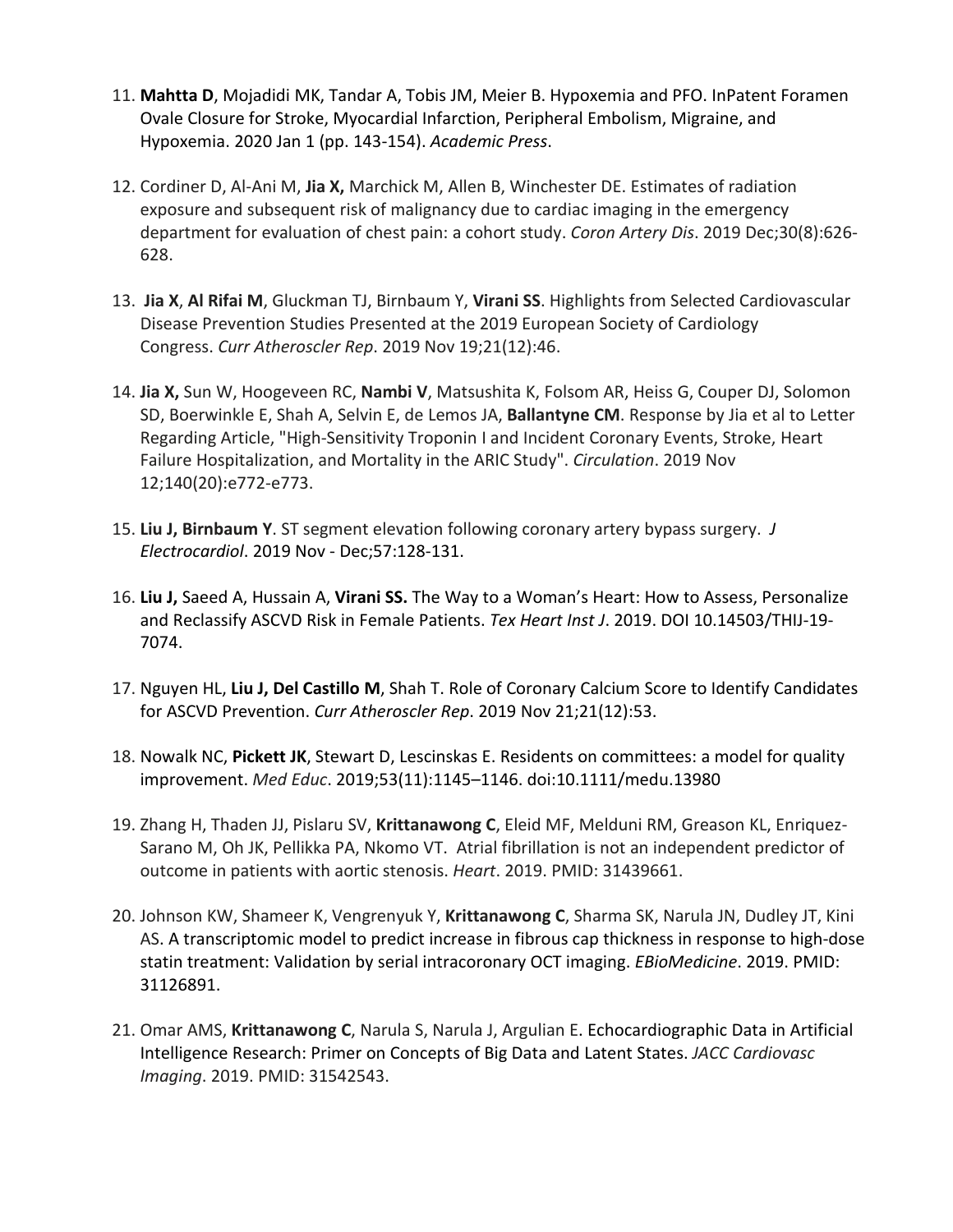- 22. **Krittanawong C**, Rogers AJ, Aydar M, Choi E, Johnson KW, Wang Z, Narayan SM Integrating blockchain technology with artificial intelligence for cardiovascular medicine. *Nat Rev Cardiol*. 2020. PMID: 31605093.
- 23. **Krittanawong C,** Kumar A, Wang Z, Johnson KW, Kaplin S, Virk H, Baber U, Tang W, Lansky AJ, Stone GW. Predictors of In-Hospital Mortality after Transcatheter Aortic Valve Implantation. *Am J Cardiol*. 2020. PMID: 31759517.
- 24. **Krittanawong C**, Kumar A, Virk H, Wang Z, Johnson KW, Bhatt DL. Recurrent spontaneous coronary artery dissection in the United States. *Int J Cardiol*. 2019 Nov. PMID:31757645.
- 25. Kitai T, Okamoto T, Alvarez PA, **Krittanawong C**, Xanthopoulos A, McCurry KR. Impact of combined heart and lung transplantation on bronchiolitis obliterans syndrome, cardiac allograft vasculopathy, and long-term survival. *J Heart Lung Transplant*. 2019. PMID: 31672218.
- 26. **Virani SS,** Akeroyd JM, Ahmed ST, **Krittanawong C**, Matheny ME, **Ballantyne CM,** Petersen LA. The use of structured data elements to identify ASCVD patients with statin-associated side effects: Insights from the Department of Veterans Affairs. *J Clin Lipidol*. 2019. PMID:31501043.
- 27. Rehman H, Ahmed ST, Akeroyd J, **Mahtta D, Jia X, Al Rifai M,** Nasir K, **Jneid H, Khalid MU, Alam M**, Toth PP, **Virani SS**. Relation Between Cardiology Follow-Up Visits, Evidence-Based Statin Prescribing, and Statin Adherence (from the Veterans Affairs Health Care System). *The American Journal of Cardiology*. 2019 Oct 15;124(8):1165-70.
- 28. Elzeneini M, Mahmoud A**,** Elsayed AH, **Mahtta D,** Al-Ani M, Aranda J, Vilaro J, Wever-Pinzon J, Jeng EI, Arnaoutakis G, Ahmed MM. Preoperative Bleeding and Blood Product Transfusion Association with the Preoperative Use of Aspirin and Heparin in Left Ventricular Assist Device Implantation. *Journal of Cardiac Failure*. 2019 Aug 1;25(8):S148.
- 29. **Mahtta D**, Elgendy IY. Everolimus-eluting bioresorbable vascular scaffolds: learning from the past to improve the future. *Minerva cardioangiologica*. 2019 Aug;67(4):288-305.
- 30. Pei DT, **Liu J**, Yaqoob M, Ahmad W, Bandeali SS, **Hamzeh IR**, **Virani SS**, **Hira RS**, **Lakkis NM**, **Alam M**. Meta-Analysis of Catheter Directed Ultrasound-Assisted Thrombolysis in Pulmonary Embolism. *Am J Cardiol*. 2019 Nov 1;124(9):1470-1477. doi: 10.1016/j.amjcard.2019.07.040. Epub 2019 Aug 7. PMID: 31492420.
- 31. **Sudhakar D, Kamran H**, Chen N, Mims M, **Hamzeh I**. A Sticky Situation: Aortic Valve Thrombus in Patient with Antiphospholipid Antibody Syndrome and Immune Thrombocytopenia. *Am J Med*. 2020 Jan 25:S0002-9343(20)30051-6. doi: 10.1016/j.amjmed.2019.12.040. Online ahead of print. PMID: 31987800.
- 32. **Del Castillo M, Hamzeh I, Birnbaum** Y. Tall R Waves in Precordial Electrocardiogram Leads. *Tex Heart Inst J*. 2020 Feb 1;47(1):47-48. doi: 10.14503/THIJ-19-7056. eCollection 2020 Feb. PMID: 32148455.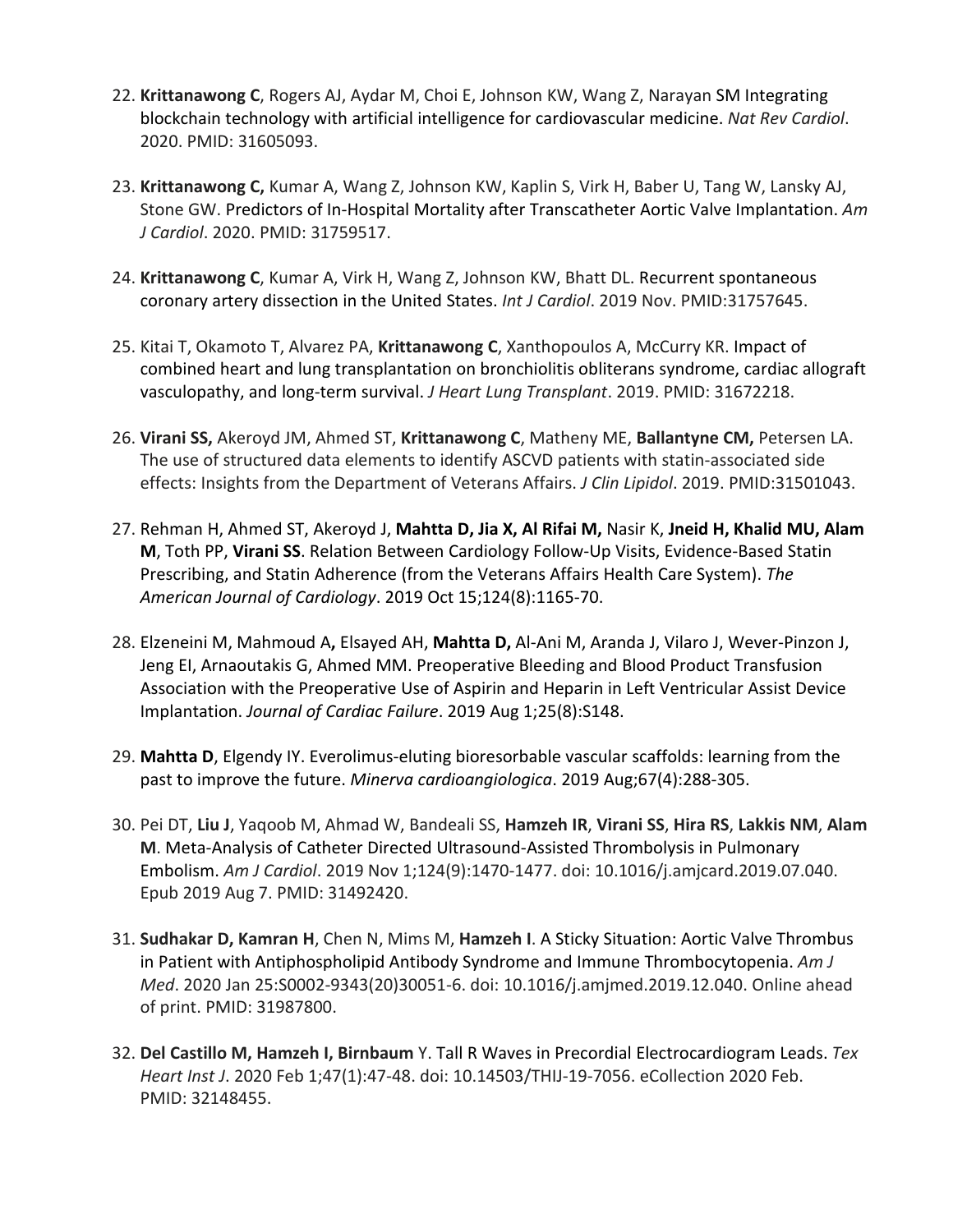- 33. **Liu J,** Elbadawi A, Elgendy IY, et al. Age-Stratified Sex Disparities in Care and Outcomes in Patients with ST-elevation Myocardial Infarction [published online ahead of print, 2020 May 14]. *Am J Med*. 2020;S0002-9343(20)30375-2.
- 34. **Al Rifai M,** Blaha MJ, Patel J, **Jia X**, Cainzos-Achirica M, Greenland P, Budoff M, Yeboah J, Nasir K, Al-Mallah MH, **Virani SS**. Coronary Artery Calcification, Statin Use and Long-Term Risk of Atherosclerotic Cardiovascular Disease Events (From the Multi-Ethnic Study of Atherosclerosis). Am J Cardiol. 2020 Mar 15;125(6):835-839.
- 35. **Al Rifai, M**., … Jia, X. … **Virani, S. S.** The Association of Electronic Cigarette Use and the Subjective Domains of Physical and Mental Health: The Behavioral Risk Factor Surveillance System Survey. *Cureus. 2020 Feb 24;12(2):e7088. doi: 10.7759/cureus.7088.*
- 36. **Al Rifai, M., Virani, S.S**. Response to letter to editor RE article "Temporal Trends in E-Cigarette Use Among U.S. Adults: Behavioral Risk Factor Surveillance System, 2016 to 2018". *American Journal of Medicine*
- 37. **Jia X,** Al Rifai, Liu J, Agrawala A, Gulati M, **Virani SS**. Highlights of Studies in Cardiovascular Disease Prevention Presented at the 2020 American College of Cardiology Annual Scientific Session. Current Atherosclerosis Report. 2020. DOI: 10.1007/s11883-020-00856-6.
- 38. **Al Rifai M,** Merchant AT, Nambi V, **Jia X**, Gulati M, Valero-Elizondo J, Nasir K, **Ballantyne CM, Virani SS**. Temporal Trends in E-Cigarette Use Among U.S. Adults: Behavioral Risk Factor Surveillance System, 2016 to 2018. Am J Med. 2020 Feb 19:S0002-9343(20)30030-9.
- 39. **Jia X**, Ramsey DJ, **Rifai MA,** Ahmed ST, Akeroyd JM, Dixon DL, Gluckman TJ, **Nambi V, Ballantyne CM,** Petersen LA, Stone NJ, **Virani SS.** Impact of Lipid Monitoring on Treatment Intensification of Cholesterol Lowering Therapies (From the Veterans Affairs Healthcare System). Am J Cardiol. 2020 Mar 15;125(6):874-879.
- 40. **Jia X**, **Koh S**, **Al Rifai**, Blumenthal RS, **Virani SS**. Spotlight on Icosapent Ethyl for Cardiovascular Risk Reduction: Evidence to Date. Vasc Health Risk Manag. 2020; 16: 1–10.
- 41. **Jia X.** Letter to the Editor: Increased Circulating Angiopoietin-like Protein 8 Levels Are Associated with Thoracic Aortic Dissection and Higher Inflammatory Conditions. Cardiovasc Drugs Ther. 2020 May 4.
- 42. **Mahtta D**, Ahmed ST, Shah NR, Ramsey DJ, Akeroyd JM, Nasir K, **Hamzeh IR**, Elgendy IY, Waldo SW, Al-Mallah MH, **Jneid H, Virani SS.** Facility-Level Variation in Cardiac Stress Test Use Among Patients With Diabetes: Findings From the Veterans Affairs National Database. *Diabetes Care*. 2020 May 1;43(5):e58-60.
- 43. **Mahtta D**, **Virani SS.** Novel antithrombotic regimen in patients with ischemic heart disease and peripheral arterial disease: can we identify those who derive the highest benefit? *Journal of Medical Economics*, DOI: 10.1080/13696998.2020.1754228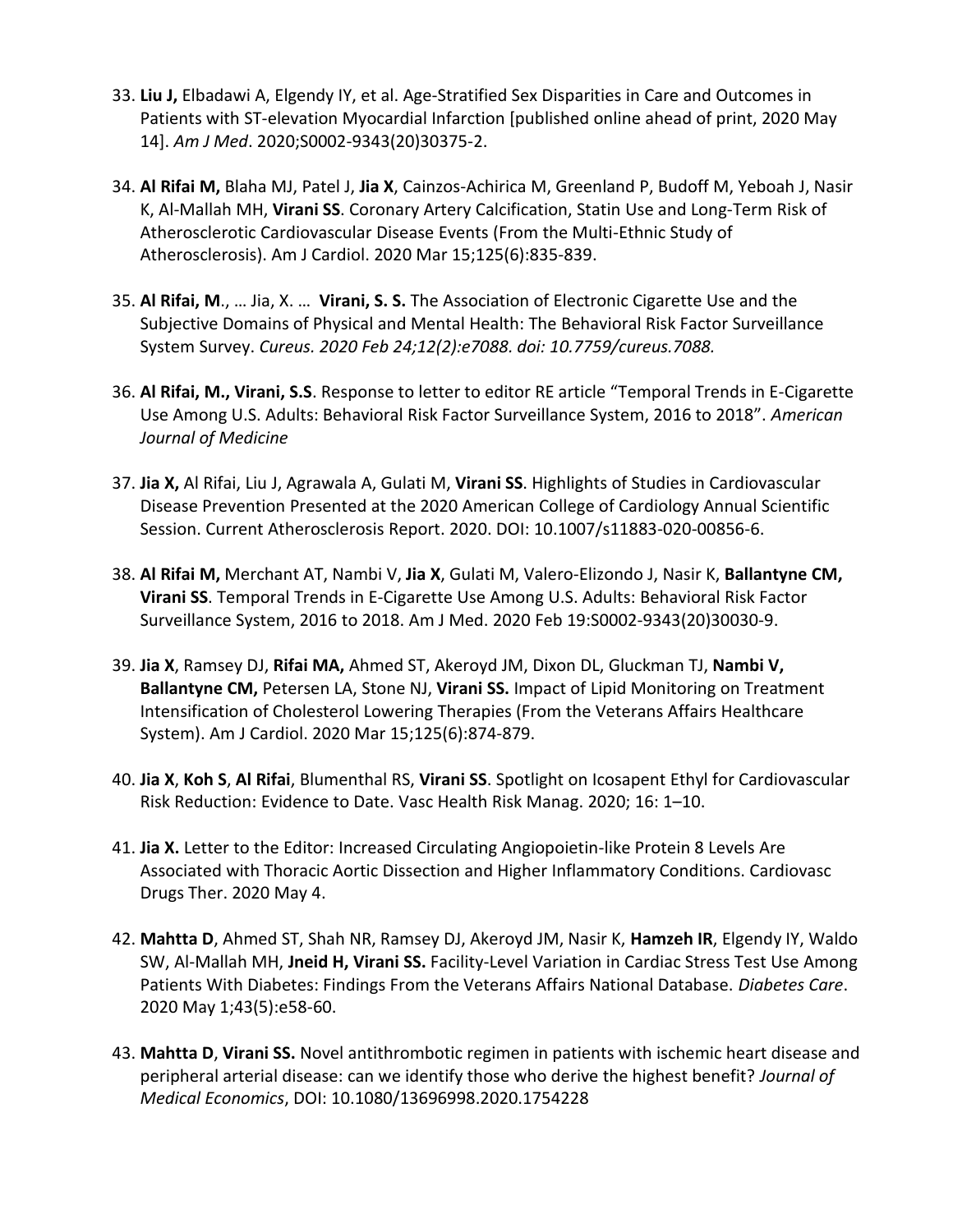- 44. **Krittanawong C**, Virk HUH, Narasimhan B, Wang Z, Narasimhan H, Zhang HJ, Sun T, Messerli FH. Coronavirus disease 2019 (COVID-19) and cardiovascular risk: A meta-analysis. Progress in Cardiovascular Diseases. 2020 May 7:S0033-0620(20)30097-9.
- 45. **Krittanawong C**, Rogers A, Johnson KW, Wang Z, Turakhia M, Halperin J, Narayan S. Integration of Novel Monitoring Devices with Machine Learning Technology for Scalable Cardiovascular Management: State-of-the-Art Review. Nature Reviews Cardiology. 2020 (In Press)
- 46. **Krittanawong C**, Kumar A, Wang Z, Johnson KW, Baber U, Palazzo A, Mehran R, Bhatt DL. Clinical features and prognosis of patients with spontaneous coronary artery dissection. International Journal of Cardiology. 2020 Aug 1;312:33-36
- 47. **Krittanawong C**, Narasimhan B, Wang Z, Virk HUH, Farrell AF, Zhang H, Tang WHW. Association Between Egg Consumption and Risk of Cardiovascular Outcomes: A Systematic Review and Meta-Analysis. American Journal of Medicine. 2020 (In Press)
- 48. **Krittanawong C**, Kumar A, Wang Z**, Jneid H,** Baber U, Mehran R, Tang WHW, Bhatt DL. Sleep Duration and Cardiovascular Health in a Representative Community Population (from NHANES, 2005 to 2016). American Journal of Cardiology. 2020 Apr 26:S0002-9149(20)30380-5
- 49. **Krittanawong C**, Kumar A, Wang Z**, Jneid H, Virani SS, Levine GN.** Meditation and Cardiovascular Health in the US. American Journal of Cardiology. 2020 (Accepted)
- 50. **Krittanawong C**, Saw J, Olin J. Updates in Spontaneous Coronary Artery Dissection. Current Cardiology Reports. 2020 (In Press)
- 51. **Krittanawong C**, Tunhasiriwet A, Wang Z, Farrell AM, Chirapongsathorn S, Zhang H, Kitai T, Mehta D. Is caffeine or coffee consumption a risk for new-onset atrial fibrillation? A systematic review and meta-analysis. European Journal of Preventive Cardiology. 2020 Mar 18:2047487320908385
- 52. **Krittanawong C**, Kumar A, Wang Z**, Jneid H, Virani SS, Levine GN**. Pet Ownership and Cardiovascular Health in the US General Population. American Journal of Cardiology. 2020 Apr 15;125(8):1158-1161
- 53. **Krittanawong C**, Kumar A, Wang Z, Narasimhan B, **Mahtta D, Jneid H**, Baber U, Mehran R, Tang WHW**, Ballantyne CM**, **Virani SS**. Coronary Artery Disease in the Young in the US Population-Based Cohort. American Journal of Cardiovascular Disease. 2020 (Accepted)
- 54. **Krittanawong C**, Kumar A, Wang Z, Baber U, Bhatt DL. Self-employment and Cardiovascular Risk in the US General Population. International Journal of Cardiology Hypertension (In Press)
- 55. **Krittanawong C**, Narasimhan B, Wang Z, Virk H, Bangalore S, Farrell AM, Zhang H, Baber U, Tang WHW. Chocolate Consumption and Risk of Coronary Artery Disease. European Journal of Preventive Cardiology. 2020 (In Press)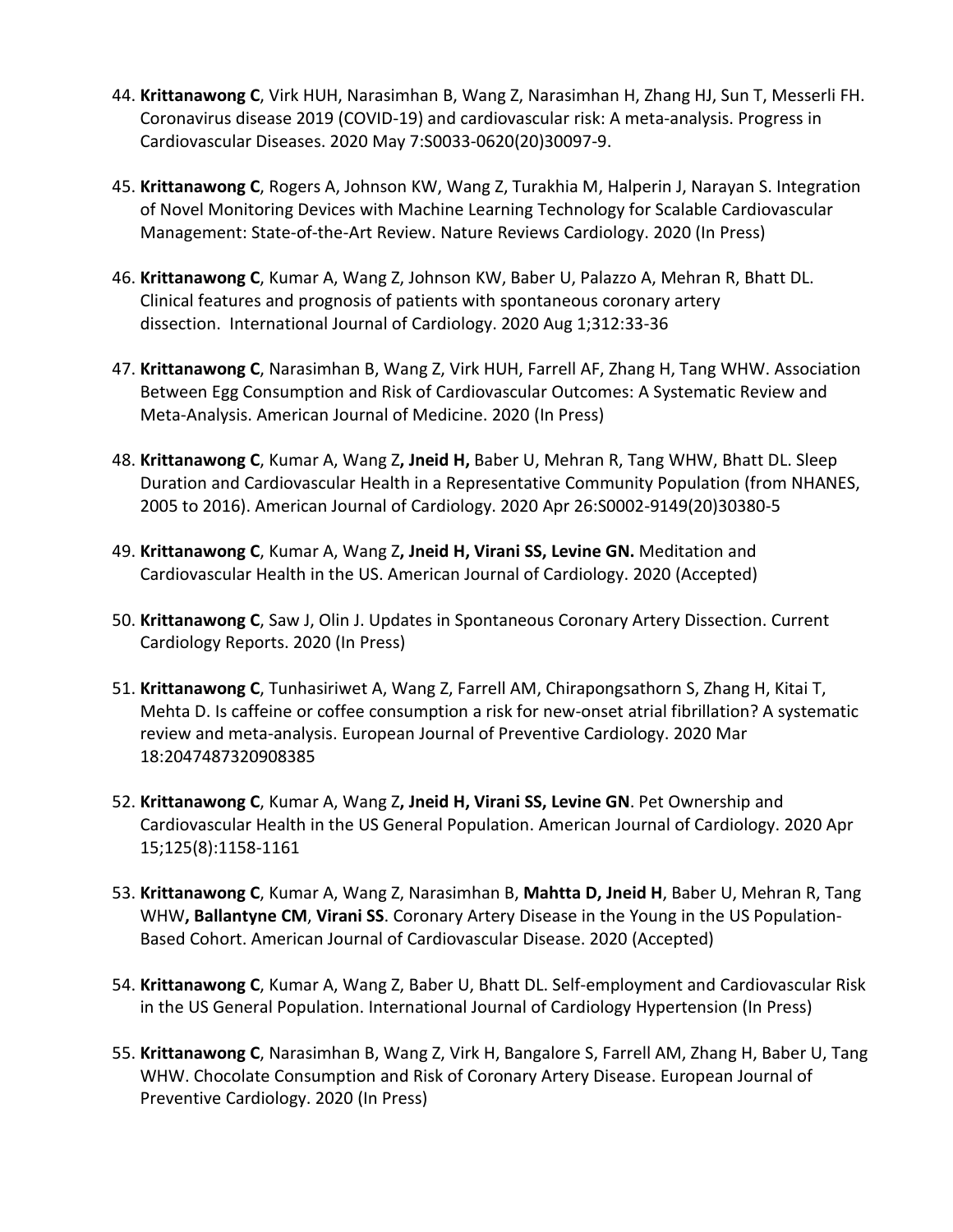- 56. **Krittanawong C**, Narasimhan B, Wang Z, K Johnson, U Baber, Tang WHW, C Amos. A genomewide association study identifies novel genetic loci associated with pulmonary embolism. European Heart Journal (Accepted)
- 57. **Mahtta, D.,** … **Al Rifai, M**., … **Virani, S. S.** Use and Adherence with Statins and Aspirin Therapy in Patients with Premature Atherosclerotic Cardiovascular Disease: An Analysis from the VITAL (Veterans wIth premaTure AtheroscLerosis) Registry. (2020) *JAMA Network Open*
- 58. **Mahtta, D.,** … **Al Rifai, M**, … **Virani, S. S.** Autoimmune rheumatic diseases and premature atherosclerotic cardiovascular disease: An analysis from the VITAL (Veterans wIth premaTure AtheroscLerosis) registry. (2020). *The American Journal of Medicine*
- 59. **Al Rifai, M.**, Shapiro, M. D. Multifaceted Approach for Management of Prediabetes and its Associated Cardiovascular Risk" *Diabetes/Metabolism Research and Reviews*. 2020 Mar 29;e3314. doi: 10.1002/dmrr.3314
- 60. **Hussain A, Ballantyne CM, Nambi V.** Zero Coronary Artery Calcium Score—Desirable, but Enough? Circulation. 2020 (in press)
- 61. **Hussain A, Ballantyne CM,** Saeed A, **Virani SS.** Triglycerides and ASCVD Risk Reduction: Recent Insights and Future Directions. Curr Atheroscler Rep. 2020;22(7):25. doi:10.1007/s11883-020- 00846- 8
- 62. **Hussain A,** Wang NC. Meta-analyses for oral anticoagulants and left atrial appendage thrombus resolution in nonvalvular atrial fibrillation: Piecing the puzzle together. Journal of Cardiovascular Electrophysiology. 2020 May. DOI: 10.1111/jce.14568.
- 63. **Hussain A**, Stein JH, **Nambi V**. Safety of PCSK9 inhibitors in people living with HIV infection -an important first step. J Am Coll Cardiol. 2020;75:2585-2587. DOI: 10.1016/j.jacc.2020.03.062.
- 64. **Hussain A,** Johri AM, Misra A, **Nambi V**. "Sound" Advice—Let's "Stress" the Importance of Prevention: Combining Carotid Ultrasound and Stress Echocardiography for Cardiovascular Risk Assessment. Journal of American Society of Echocardiography. 2020;33: P570-572
- 65. **Hussain A,** Katz WE, Genuardi MV, Bhonsale A, Jain SK, Kancharla K, Saba S, Shalaby AA, Voigt AH, Wang NC. Hussain A, Jain S.K., Wang N. C. Oral anticoagulants for left atrial thrombus resolution in nonvalvular atrial fibrillation or flutter: Building the pyramid of evidence for offlabel drug use. Pacing Clin Electrophysiol. 2019;42:1601-1602. doi: 10.1111/pace.13808.
- 66. **Pickett JK,** Shah MK, Gillette M, Jones P**, Virani SS, Ballantyne CM, Nambi V**. Acute Tubular Injury in a Patient on a Proprotein Convertase Subtilisin/Kexin Type 9 Inhibitor. J Am Coll Cardiol Case Rep. 2020 Jun, 2 (7) 1042-1045.
- 67. **Mahtta D, Khalid U, Misra A,** Samad Z, Nasir K**, Virani SS.** Premature Atherosclerotic Cardiovascular Disease: What Have We Learned Recently? *Current Atherosclerosis Reports*. [Accepted for publication – In Press]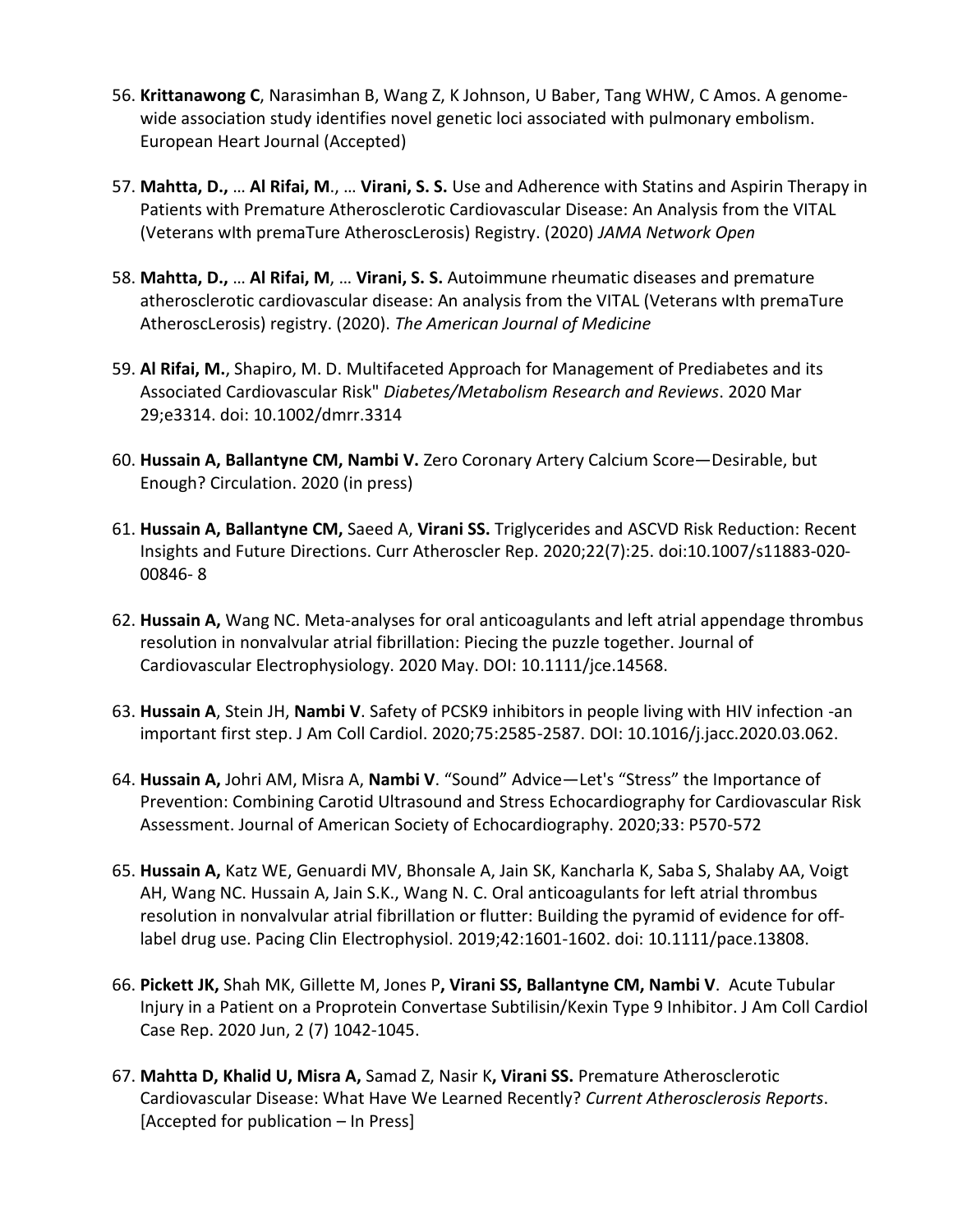- 68. **Mahtta D**, Gupta A, Ramsey DJ, **Rifai MA,** Mehta A, **Krittanawong C,** Lee MT, Nasir K, Samad Z, Blumenthal RS, **Jneid H**, **Ballantyne CM**, Petersen LA, **Virani SS**. Autoimmune rheumatic diseases and premature atherosclerotic cardiovascular disease: An analysis from the VITAL (Veterans wIth premaTure AtheroscLerosis) registry. *American Journal of Medicine*. [Accepted for publication – In Press]
- 69. **Mahtta D**, Rodriguez F, **Jneid H, Levine GN, Virani SS**. Improving adherence to cardiovascular guidelines: realistic transition from paper to patient. *Expert Review of Cardiovascular Therapy*. 2020 Jan 2(in press).
- 70. \*Ahmed ST, **\*Mahtta D**, Rehman H, Akeroyd J, **Al Rifai M**, Rodriguez F, **Jneid H**, Nasir K, Samad Z, **Alam M,** Petersen LA, **Virani SS**. Association between frequency of primary care provider visits and evidence-based statin prescribing and statin adherence: Findings from the Veterans Affairs system. *American Heart Journal*. 2020 Mar 1;221:9-18.
- 71. Mehta A\*, **Mahtta D\***, Gulati M, Sperling LS, Blumenthal RS, **Virani SS.** Cardiovascular Disease Prevention in Focus: Highlights from the 2019 American Heart Association Scientific Sessions. *Current Atherosclerosis Reports*. 2020 Jan 1;22(1):3.
- 72. Dzaye, O., … **Al Rifai, M**., … Whelton, S. Coronary artery calcium as a synergistic tool for the age and sex specific risk of cardiovascular and cancer mortality: The CAC Consortium. *Journal of the American Heart Association. 2020 Apr 21;9(8):e015306. doi: 10.1161/JAHA.119.015306*
- 73. Elshazly, M., … **Al Rifai, M**., … McEvoy, J. W. Role of Coronary Artery and Thoracic Aortic Calcium as Risk Modifiers to Guide Antihypertensive Therapy in Stage 1 Hypertension (From The Multi-Ethnic Study of Atherosclerosis). *The American Journal of Cardiology*. 2020 Jul 1;126:45-55. doi: 10.1016/j.amjcard.2020.02.036
- 74. Whelton, S., … **Al Rifai, M**., … Blaha, M. J. Age-specific competing risk of cardiovascular versus cancer mortality as a function of coronary artery calcium: The Coronary Artery Calcium Consortium. *American Journal of Medicine*. 2020 Apr 5;S0002-9343(20)30230-8. doi: 10.1016/j.amjmed.2020.02.034
- 75. Obisesan, F., … **Al Rifai, M**., … Blaha, M. J. E-Cigarette Use Patterns and High-Risk Behaviors in Pregnancy: BRFSS 2016-2018. *American Journal of Preventive Medicine*. 2020 Apr 30;S0749- 3797(20)30131-8. doi: 10.1016/j.amepre.2020.02.015
- 76. Cainzos-Achiirica, M., … **Al Rifai, M**., … Blaha, M. J. Coronary Artery Calcium for Personalized Allocation of Aspirin in Primary Prevention of Cardiovascular Disease in 2019: The Multi-Ethnic Study of Atherosclerosis (MESA). *Circulation. 2020 May 12;141(19):1541-1553. doi: 10.1161/CIRCULATIONAHA.119.045010*
- 77. Chu, D., … **Al Rifai, M**., **Virani SS**, … Al-Mallah, M. The Relationship between Cardiorespiratory Fitness, Cardiovascular Risk Factors and Atherosclerosis. *Atherosclerosis* https://doi.org/10.1016/j.atherosclerosis.2020.04.019